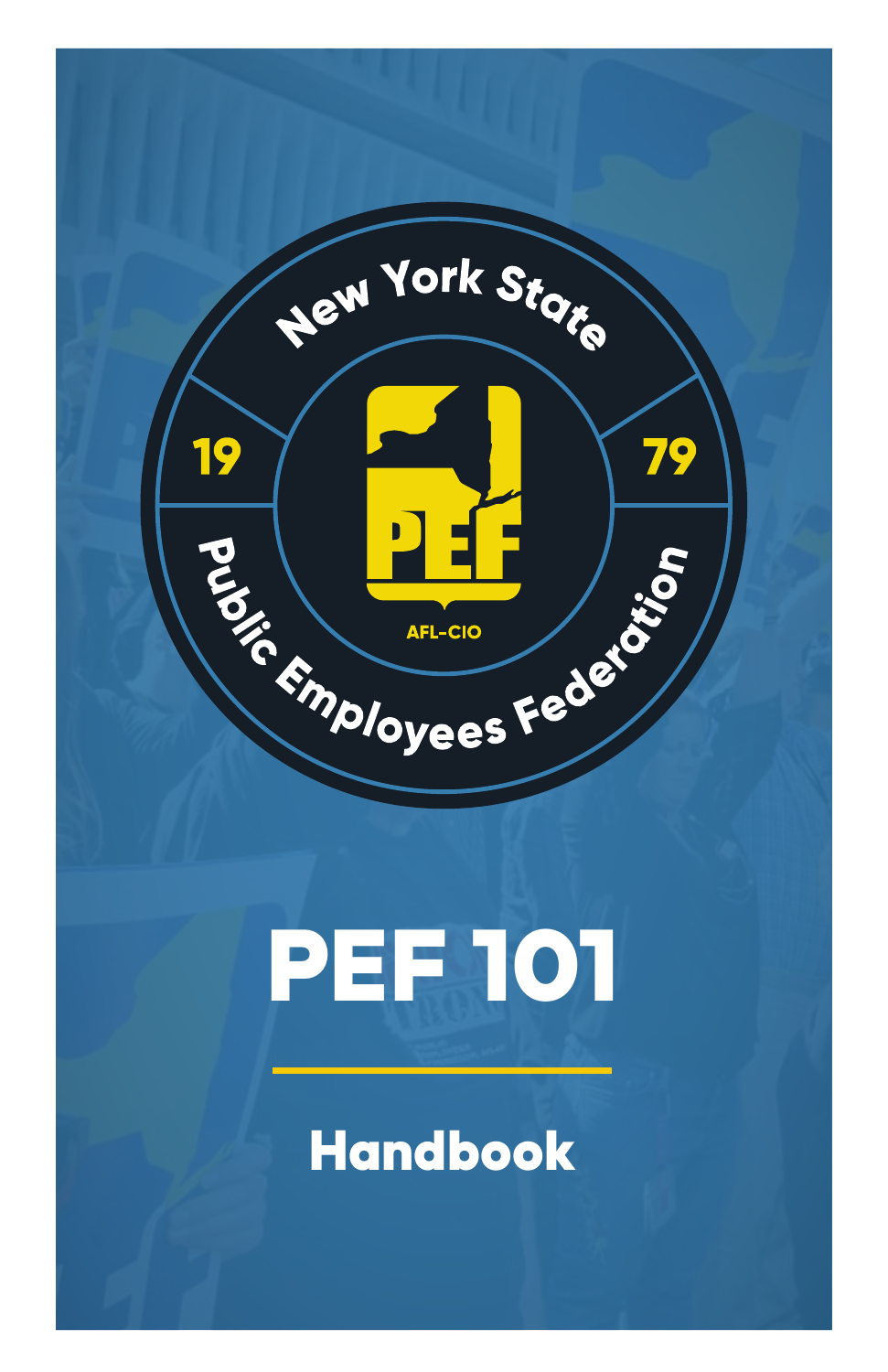## **WHY SHOULD I JOIN PEF?**

#### **BECAUSE RANK AND FILE MEMBERS ARE THE BACKBONE OF OUR UNION! THAT'S WHY!**



we rise up and stand together in solidarity to promote common interests and goals. Our strength is in our numbers! When PEF members join together, we speak truth to power and level the playing field in the workplace to make it better for all of us.

We are the professional employees of NYS and there is no greater show of power than when



Being a PEF member means security, protection and bargaining rights at the negotiating table and as the saying goes, if you're not at the table, then you're on the menu!

#### **HOW PEF UNION DUES WORK FOR YOU**

**Every dues dollar helps defend our voice, our values, and our union. PEF dues have not increased in decades. They are less than 1% of your salary.**

- **33%** Negotiating **FAIR CONTRACTS** that provide Better Pay and Benefits and a Secure Retirement
- **16% EMPOWERING MEMBERS** and Divisions with Expertise, Resources, and Infrastructure in all regions of NYS
- **14%** Advocating for Good Government and against Privitization to ensure cost-effective PEF skilled services for NYS taxpayers
- **14%** Ensuring that **PEF'S VOICE CARRIES POWER** and is heard and respected by Executive and Legislative Leaders
- **10%** Providing Civil Service Enforcement, **WORKPLACE HEALTH AND SAFETY,**  Legal, and other support to help Members defend their rights and enforce our contract
	- **7% AMPLIFYING PEF POWER** and Influence by Partnering with National and International Unions and Community Leaders
	- **6%** Providing Professional Development, **CONTINUING EDUCATION,** Training, and Customized Programs to PEF Members in Diverse, Specialized Sectors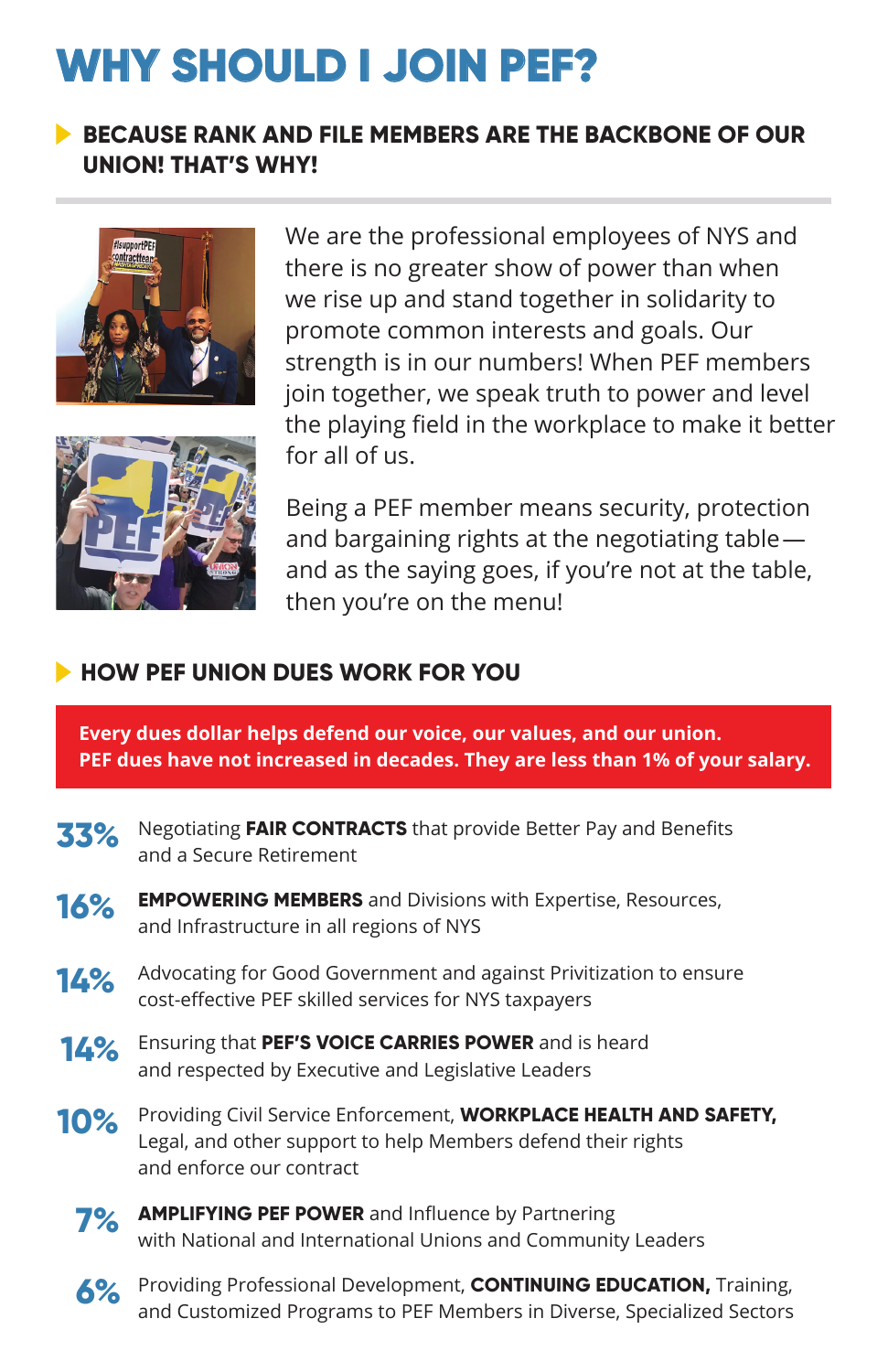#### **WHY WOULD YOU WANT TO**

**STAND ALONE** when you can speak with one voice amplified by a membership—50,000 strong—to demand fair wages and benefits and safe and healthy workplaces? Standing side by side, PEF members advocate and secure wins and benefits such as competitive raises and low cost employer-paid health care benefits, valuable resources like tuition reimbursement, and access to grievances and disciplinary procedures to protect you and your fellow union members. PEF has fought for and won much needed pension reform, secured the opportunity for expanded telecommuting and fought for the health and safety of our members throughout this global pandemic. We provided our members with much needed protective gear when the State failed to do so. We fought for quarantine leave, 2.5x overtime pay for our heroes on the front line and so much more.

PEF represents approximately 50,000 NYS Professional, Scientific, and Technical employees. We cover over 3,000 different titles in every state agency. Some of the titles we represent are: Nurses, Social Workers, Doctors, Engineers, Counselors, Parole Officers, Lawyers, IT Specialists, Teachers, Hab Specs, and Therapists.

As an active PEF member, one of your most important jobs is to vote on your collective bargaining agreement. This is critical. Your union contract provides a clear roadmap of your rights and benefits. This legal and contractually binding document is worth millions of dollars when you add up benefits such as sick and vacation time, salaries, and benefits like health care, dental and vision, professional development and licensing, certification and testing reimbursements and much more.

With your PEF contract, raises are negotiated for the contract term. PEF engages with its members through surveys, meetings, and town halls. PEF finds out what is important to you and your loved ones and pushes for those priorities at the bargaining table.



As a PEF member, you will always have someone to turn to and you will never be alone. From your local stewards

to your field representative, we will be there to support you. Whether you are dealing with a difficult supervisor or have health and safety issues at your work location, PEF leads the way to make things better on the job. We take on fights against bullying and workplace violence, we push back against budget cuts, short staffing and facility closures. We are also politically active—facilitating letter-writing campaigns, meeting with key legislators and organizing testimony on issues important to your job and working conditions.

In addition to all of our activism, PEF makes it easy to access fantastic deals through PEF Membership Benefits, such as home/auto/life insurance; short and long term disability, free or low-cost college, legal and financial assistance, reduced price travel, entertainment and theme park tickets, and much more to improve the lives of you and your loved ones.

 **At every level of PEF, members ARE in charge. From the Local Shop Steward to Division or Regional Leaders to President, this is our union. So get involved, get active, and join PEF!** 

 **WWW.PEF.ORG/JOIN**